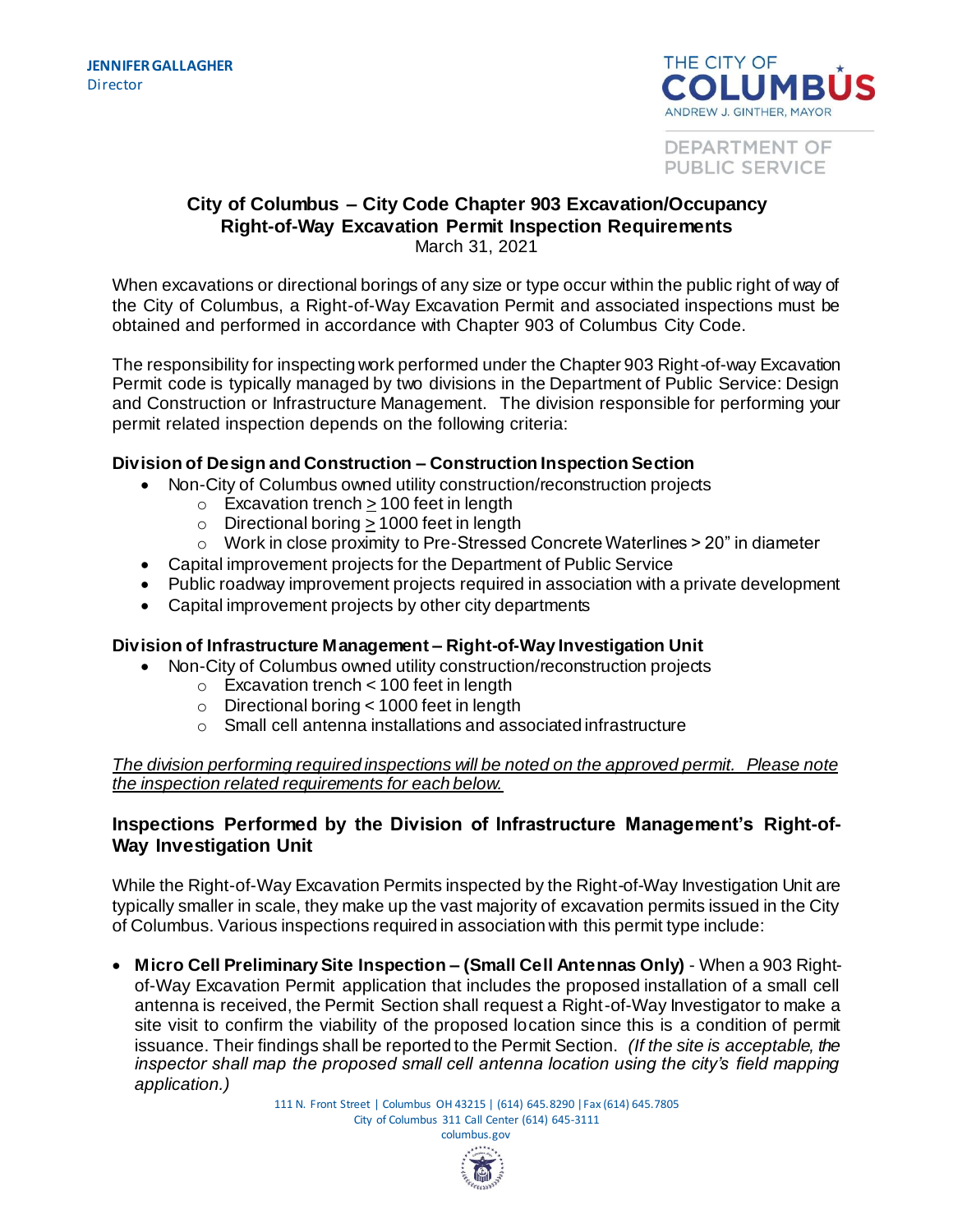- **Preliminary Site Visit with Permit Contractor**  Contractors unfamiliar with the City of Columbus roadway restoration requirements and/or those with advance inspection related questions should schedule a Site Visit with a Right-of-Way Investigator prior to beginning construction operations. This meeting is not required but highly recommended. A minimum of 24-hour advance notice is required. All Site Visit requests may be scheduled online using the city's on-line permitting portal a[t https://portal.columbus.gov/permits](https://portal.columbus.gov/permits,), or by calling the Right-of-Way Inspection phone line at (614) 645-5550.
- **Pre-Backfill Inspection -** When the contractor has completed underground work and is ready to begin backfill operations, a Pre-Backfill Inspection is required. This inspection should be requested before backfill operations begin and should be scheduled using the city's on-line permitting portal at [https://portal.columbus.gov/permits](https://portal.columbus.gov/permits,). Inspection requests should be submitted prior to 2 p.m. the day before the inspection is needed. Inspections scheduled after 2 p.m. may be performed up to two days afterwards.
- **Concrete Form Inspection** If construction requires the removal of concrete sidewalk and/or driveway approach, a Concrete Form Inspection is required prior to the placement of new concrete. This inspection should be scheduled using the city's on-line permitting portal at [https://portal.columbus.gov/permits](https://portal.columbus.gov/permits,). Inspection requests should be submitted prior to 2 p.m. the day before the inspection is needed. Inspections scheduled after 2 p.m. may be performed up to two days afterwards.
- **Roadway Base Inspection** When construction has taken place within the roadway pavement limits and backfill operations have been completed, inspection is required to verify the backfill is ready for surface course paving, or concrete placement. This inspection is required before paving or concrete placement operations may proceed. It should be scheduled using the city's on-line permitting portal at [https://portal.columbus.gov/permits](https://portal.columbus.gov/permits,). Inspection requests should be submitted prior to 2 p.m. the day before the inspection is needed. Inspections scheduled after 2 p.m. may be performed up to two days afterwards.
- **Restoration Compliance Inspection** Following completion of all permit-related construction operations, a Restoration Compliance Inspection shall be scheduled by the contractor. This inspection should be scheduled using the city's on-line permitting portal at [https://portal.columbus.gov/permits](https://portal.columbus.gov/permits,). This inspection is essential to ensure the city right of way has been returned to its proper condition, the permit has been closed out in our system, and to initiate any permit bonding refunds. Inspection requests should be submitted prior to 2 p.m. the day before the inspection is needed. Inspections scheduled after 2 p.m. may be performed up to two days afterwards.

# **Inspections Performed by the Division of Design & Construction's Construction Inspection Section**

The permits associated with these inspections are of greater scale and/or complexity and require a more significant inspection presence during their performance.

**Plan Submission** - When your Right-of-Way Excavation Permit is received and you are notified that your inspections will be performed by the Construction Inspection Section, you will be advised to deliver three (3) 11" x 17" copies of your approved construction plans and a copy of your permit to: